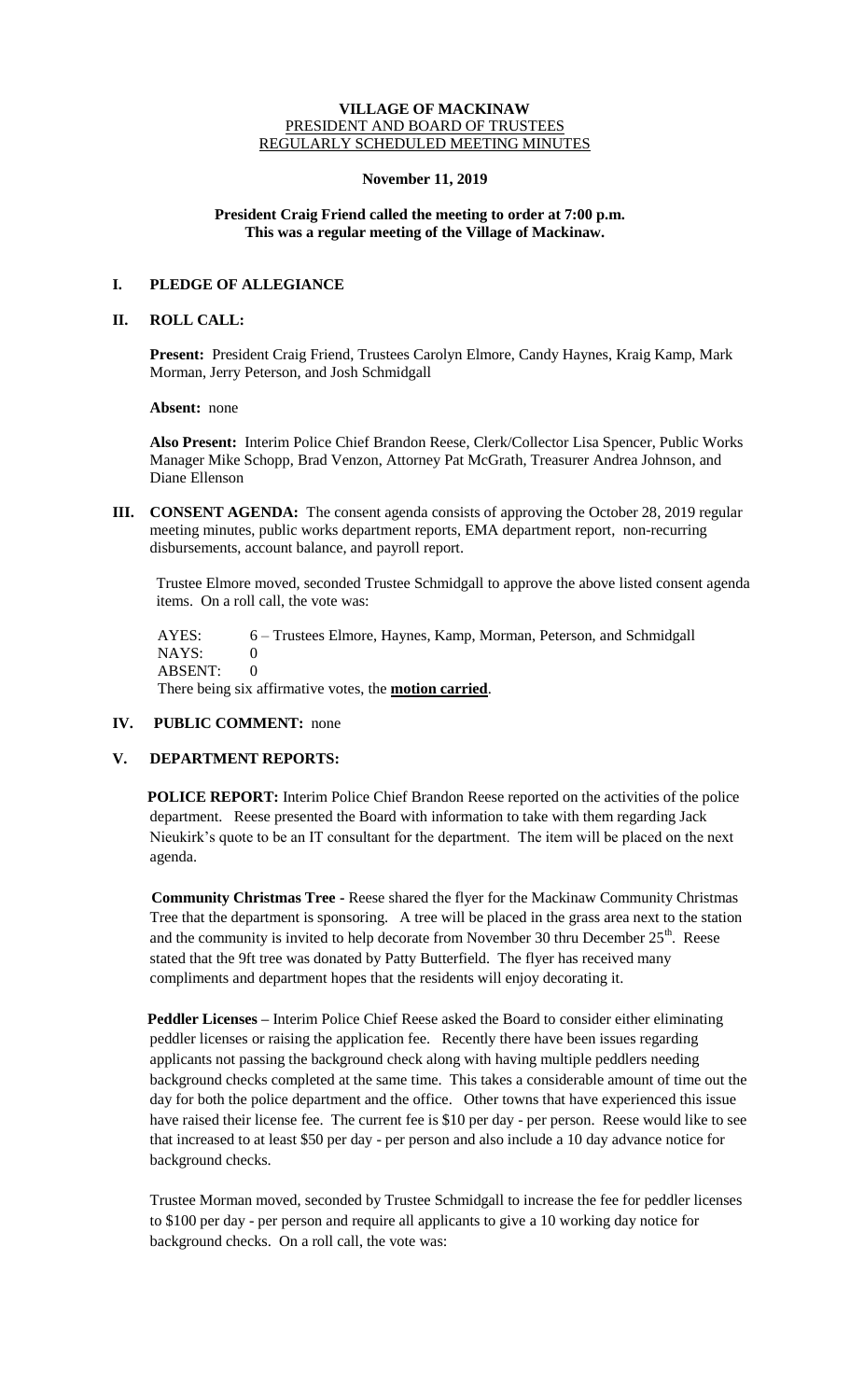AYES: 6 – Trustees Elmore, Haynes, Kamp, Morman, Peterson, and Schmidgall NAYS: 0 ABSENT: 0 There being six affirmative votes, the **motion carried**.

**Change salary positions to hourly positions –** Reese had previously requested the Board to consider changing salary positions to hourly positions. Upon further discussion of the matter it was the consensus of the Board to keep salary positions and not make them hourly positions. Options for bonuses were also discussed and it was determined that the Board will review their salary employees and compensate for a job done above and beyond if they feel it is earned. Reese stated that he knows that he has being asking many questions regarding terms and salary for the police chief position. He stated this is a big opportunity and he would rather have all questions answered now instead of later. McGrath stated that when the Board appoints the position of police chief terms and salary should be part of the motion.

**Ordinance # 988 amending the residency requirement for Police Chief –** Trustee Morman moved, seconded by Trustee Elmore to adopt ordinance # 988 regarding residency requirements for Village employees. Except for part time police officer, all employees must reside within 15 miles of the corporate limits of the Village of Mackinaw. On a roll call, the vote was:

AYES: 6 – Trustees Elmore, Haynes, Kamp, Morman, Peterson, and Schmidgall NAYS: 0 ABSENT: 0 There being six affirmative votes, the **motion carried**.

**PUBLIC WORKS REPORT:** Public Works Manager Schopp reported on the activities of the department. Schopp stated that the department plowed today which may push back some of the yard waste pick up until tomorrow. Bathrooms at Westwood Park and Brock Lake have been winterized for the season. The basketball poles for the community basketball court are scheduled to be installed in the spring.

**N. Orchard Street utility relocation project contracts –** Attorney Pat McGrath is preparing the contract and will be ready for the Board at the next meeting. Schopp stated that he is still waiting for an additional quote to be submitted for the storm drain relocation.

## **VI. TREASURER'S REPORT:**

**Non-Recurring Bills -** Trustee Haynes moved, seconded Trustee Kamp to approve the nonrecurring bills. On a roll call, the vote was:

AYES: 6 – Trustees Elmore, Haynes, Kamp, Morman, Peterson, and Schmidgall NAYS: 0 ABSENT: 0

There being six affirmative votes, the **motion carried**.

# **VII. PRESIDENT'S REPORT:**

**Approve 2020 Village Board of Trustees meeting schedule -** Trustee Elmore moved, seconded by Trustee Schmidgall to approve the 2020 Village Board of Trustees meeting schedule. Meetings are scheduled for the second and fourth Mondays of each month at 7:00 p.m. at the municipal building located at 100 E. Fast Ave. On a roll call, the vote was:

AYES: 6 – Trustees Elmore, Haynes, Kamp, Morman, Peterson, and Schmidgall  $NAYS: 0$ ABSENT: 0 There being six affirmative votes, the **motion carried**.

**Review economic development loan program and determine if changes to the requirements are needed –** At this time, the Board feels that no changes are needed to the economic development loan program.

#### **VI. LOCAL LIQUOR CONTROL COMMISSIONER'S REPORT:** none